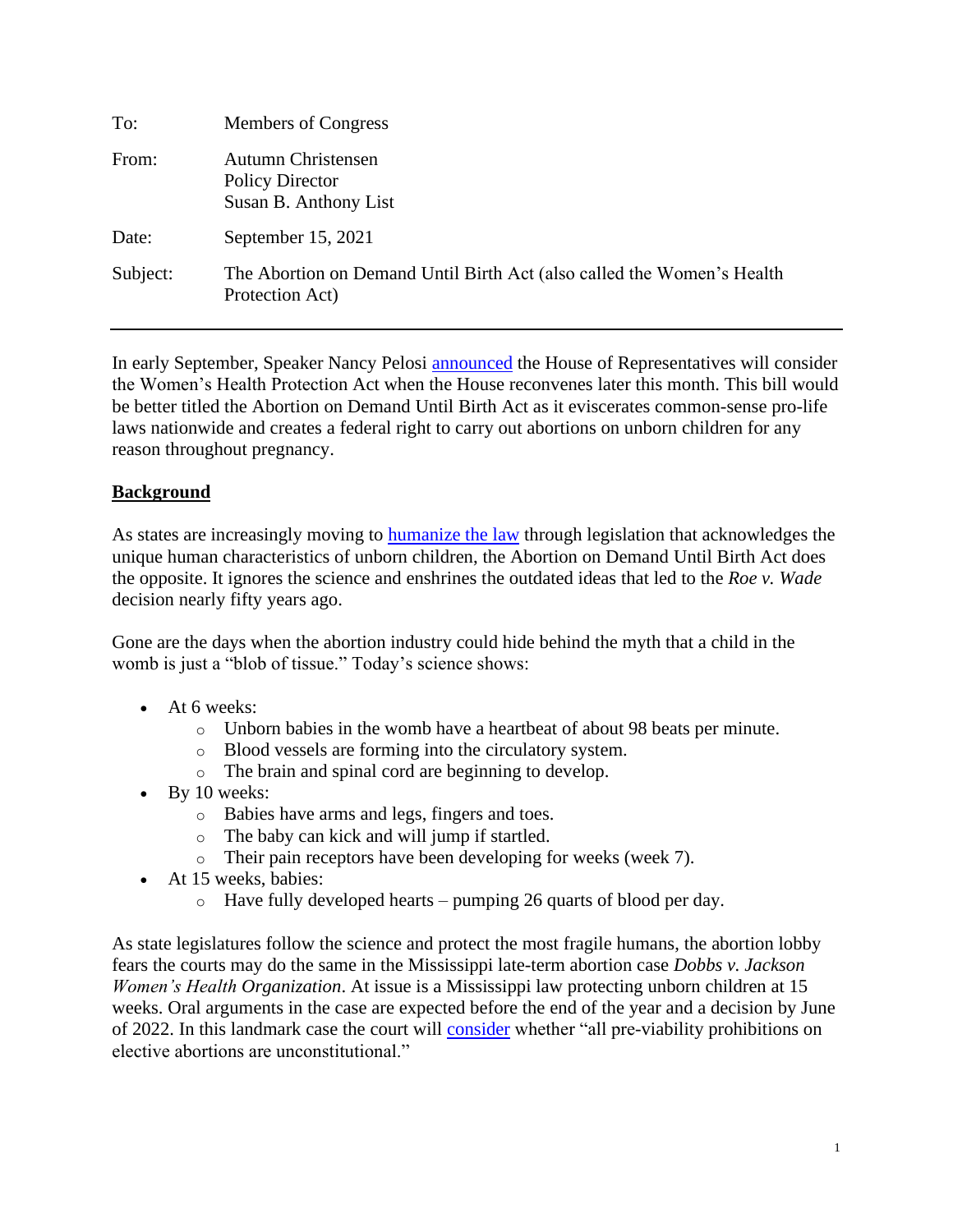If the court were to lift the viability standard entirely, it would be the responsibility of federal and state lawmakers to determine the parameters under which abortion is, or is not, permitted. Desperate to lock down their abortion agenda after years of reliance on unelected judges who maintained the so-called right to abortion, the abortion lobby created the Abortion on Demand Until Birth Act to strip state lawmakers of the power to legislate regarding abortion, instead creating a national standard of unfettered abortion. But they didn't stop there. This bill not only overturns recent laws protecting unborn children before viability, but also overturns longstanding commonsense laws upheld by the Supreme Court such as informed consent and waiting periods.

The abortion lobby knows that science is not on their side, and neither is the public:

- 65% of Americans think states should make abortion laws.
- 65% of Americans say abortion should be illegal in the second trimester.
- 80% of Americans say abortion should be illegal in the third trimester.

For more information about public opinion and abortion, please see [www.sba-list.org/polling.](http://www.sba-list.org/polling)

The Texas Heartbeat Act (SB8) has also given abortion advocates renewed interest in enshrining sweeping abortion protections. However, it should be noted, that the Supreme Court has not ruled on the merits of the law, but rather on whether the Court has grounds to block the Heartbeat Act at this juncture. For resources regarding the Heartbeat Act, please see [Texas-](https://www.sba-list.org/wp-content/uploads/2021/09/Texas-Heartbeat-Act-One-Pager-1.pdf)[Heartbeat-Act-One-Pager-1.pdf \(sba-list.org\).](https://www.sba-list.org/wp-content/uploads/2021/09/Texas-Heartbeat-Act-One-Pager-1.pdf)

## **Analysis of H.R. 3755**

## **Overview**

This bill, titled the Women's Health Protection Act of 2021, is more aptly titled the Abortion on Demand Until Birth Act. Look no further than the findings to see why. Finding 16 cites the United Nations human rights treaty, saying, "legal abortion services, like other reproductive health care services, must be available, accessible, affordable, acceptable, and of good quality..."

Building on that, the stated purpose of the bill in section 2(b) is "to permit health care providers to provide abortion services without limitations or requirements that single out the provision of abortion services…and make abortion services more difficult to access…" and "to promote access to abortion services…"

The emphasis is on permitting health care providers to provide abortion without limitations, and the bill findings make clear that this bill is designed to protect abortion business: "Health care providers engage in a form of economic and commercial activity when they provide abortion services, and there is an interstate market for abortion services."

## **Prohibited Pro-Life Laws**

Section 4(a) declares, "A health care provider has a statutory right under this Act to provide abortion services, and may provide abortion services, and that provider's patient has a corresponding right to receive such services without any of the following limitations or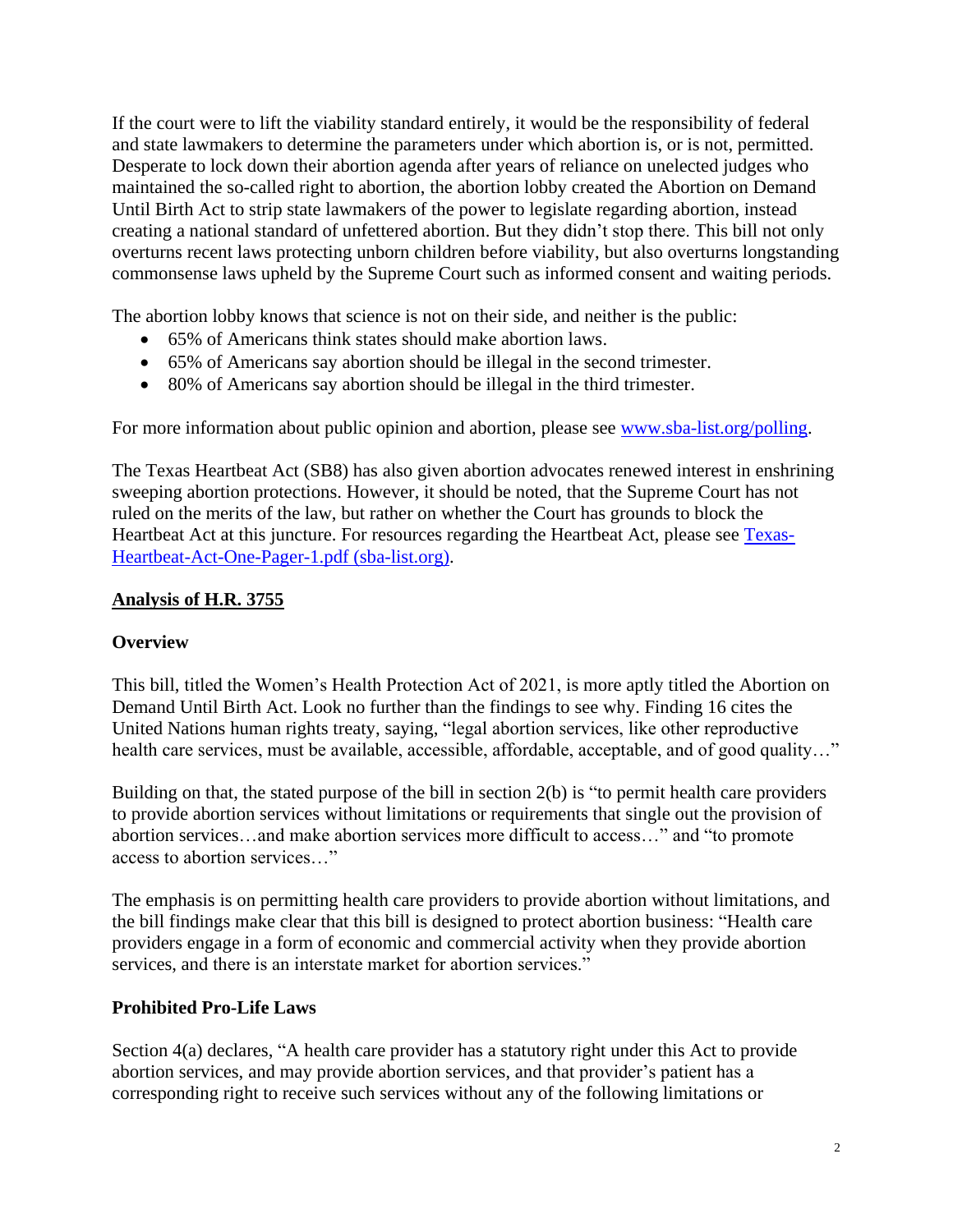requirements…" A list of specifically prohibited types of pro-life laws follows, including policies that have been upheld by the Supreme Court under the *Roe* doctrine, like informed consent and waiting period laws.

Two provisions (sections  $4(a)(4)$  and  $(5)$ ) block laws protecting against telemedicine abortion and/or mail-order abortion pills. This ignores the risks to women of unsafe do-it-yourself abortions without seeing a doctor first. Because the bill prohibits states from enacting effective laws that "single out" abortion or abortionists (section 4(b)(2)), any law addressing the unique dangers associated with mail-order abortion would be blocked.

In section 4(a)(8), the Abortion on Demand Until Birth Act would also enshrine the outdated viability standard currently slated for consideration by the Supreme Court, by blocking "a prohibition on abortion at a point or points in time prior to fetal viability, including a prohibition or restriction on a particular abortion procedure."

The bill defines viability as "the point in a pregnancy at which, in the good-faith medical judgment of the treating health care provider, based on the particular facts of the case before the health care provider, there is a reasonable likelihood of sustained fetal survival outside the uterus with or without artificial support" (Sec. 3(7)).

While most Americans associate viability with a gestational age of about 22 weeks, abortionists – who have a much more pliable definition of viability – would have full discretion to determine viability in this bill.

The abortion industry's view of viability was demonstrated by the testimony of Dr. Colleen McNicholas, Chief Medical Officer for Planned Parenthood for the St. Louis Region and Southwest Missouri, during her testimony before the Oversight and Government Reform Committee in November 2019. Asked when she considered an unborn child to be viable, she said, "There is no particular gestational age. There are some pregnancies in which the fetus will never be viable…" Later she affirmed, "My practice includes abortion care through the point of viability and as we previously discussed that could be at any point."

Section 4(a)(8) clearly blocks protections for unborn children at 15 weeks – currently under litigation before the Supreme Court – or at 20 weeks – the age in popular bills restricting painfullate term abortions – or, based on Colleen McNicholas' slippery testimony, at any point in pregnancy. For more information about fetal pain please see this article from the Charlotte Lozier Institute and this Amicus Brief filed in the *Dobbs* case.

Section 4(a)(8) also expressly prohibits states from restricting "a particular abortion procedure," such as brutally painful dismemberment abortions. (Note: a later section of the bill allows the Partial-Birth Abortion Ban Act to remain in place.)

Section 4(a)(9) further enshrines abortion until birth by blocking "a prohibition on abortion after fetal viability when, in the good-faith medical judgment of the treating health care provider, continuation of the pregnancy would pose a risk to the pregnant patient's life or health." This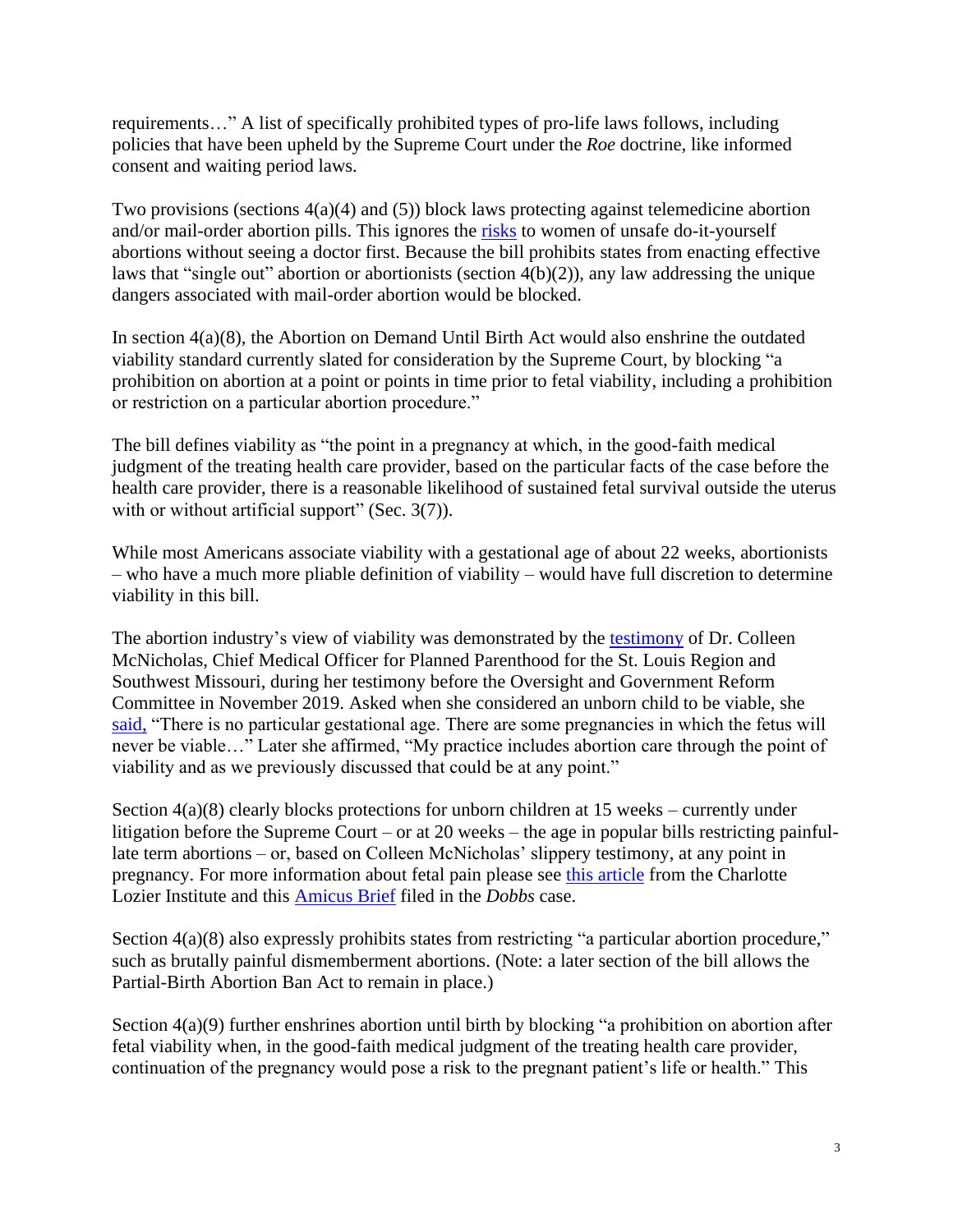*post-viability* health exception fails to acknowledge the option of delivering the unborn child to preserve his or her life while also addressing the health condition of the mother. Medical emergency exceptions are sometimes included in state pro-life laws, but those narrowly tailored exceptions are not what the Abortion on Demand Until Birth Act envisions. Instead, it gives full decision-making regarding use of the health exception to the abortion industry who has a financial interest in completing the abortion. Neither "health" nor "risk" is defined in the Act, but the Act directs the courts to "liberally construe" provisions of the Act to "effectuate" its "purposes."

The *Doe v. Bolton* decision, issued as the companion to *Roe v. Wade,* set very broad parameters for health exceptions, stating,

*We agree with the District Court, [that 'the term "health" presented no problem of vagueness'] that the medical judgment may be exercised in the light of all factors - physical, emotional, psychological, familial, and the woman's age -- relevant to the wellbeing of the patient. All these factors may relate to health.*

This sweeping health exception is meant to be construed broadly as any psychological, social, or emotional impact whatsoever. In so doing, it has the effect of making abortion available throughout all of pregnancy without any meaningful restriction.

Section  $4(a)(11)$  targets laws connected to the reason for the abortion, creating an impediment to the ability of states to prevent discrimination abortions targeting unborn babies with Down Syndrome or other fetal anomaly diagnoses, or discrimination abortion based on characteristics like sex.

As if the extremism on full display in subsection (a) were not sufficient, the authors added this final catchall in subsection (b):

*The statutory right specified in subsection (a) shall not be limited or otherwise infringed through… any limitation or requirement that (1) is the same or similar to one or more of the limitations or requirements described in subsection (a); or (2) both—(A) expressly, effectively, implicitly, or as implemented singles out the provision of abortion services, health care providers who provide abortion services, or facilities in which abortion services are provided; and (B) impedes access to abortion services.*

The second part of this subsection is simple. If a law specifically regulates abortion and impedes access to abortion services (i.e. reduces abortion), it is illegal. This is made clear in section 4(c)(2) which lists the following as a factor for determining if a policy impedes access to abortion services: "Whether the limitation or requirement is reasonably likely to delay or deter some patients in accessing abortion services."

### **Preemption and Liberal Construction**

In the next sections, it is made clear that the bill will supersede all state laws and all current and future federal laws, including the Religious Freedom Restoration Act, and would be effective